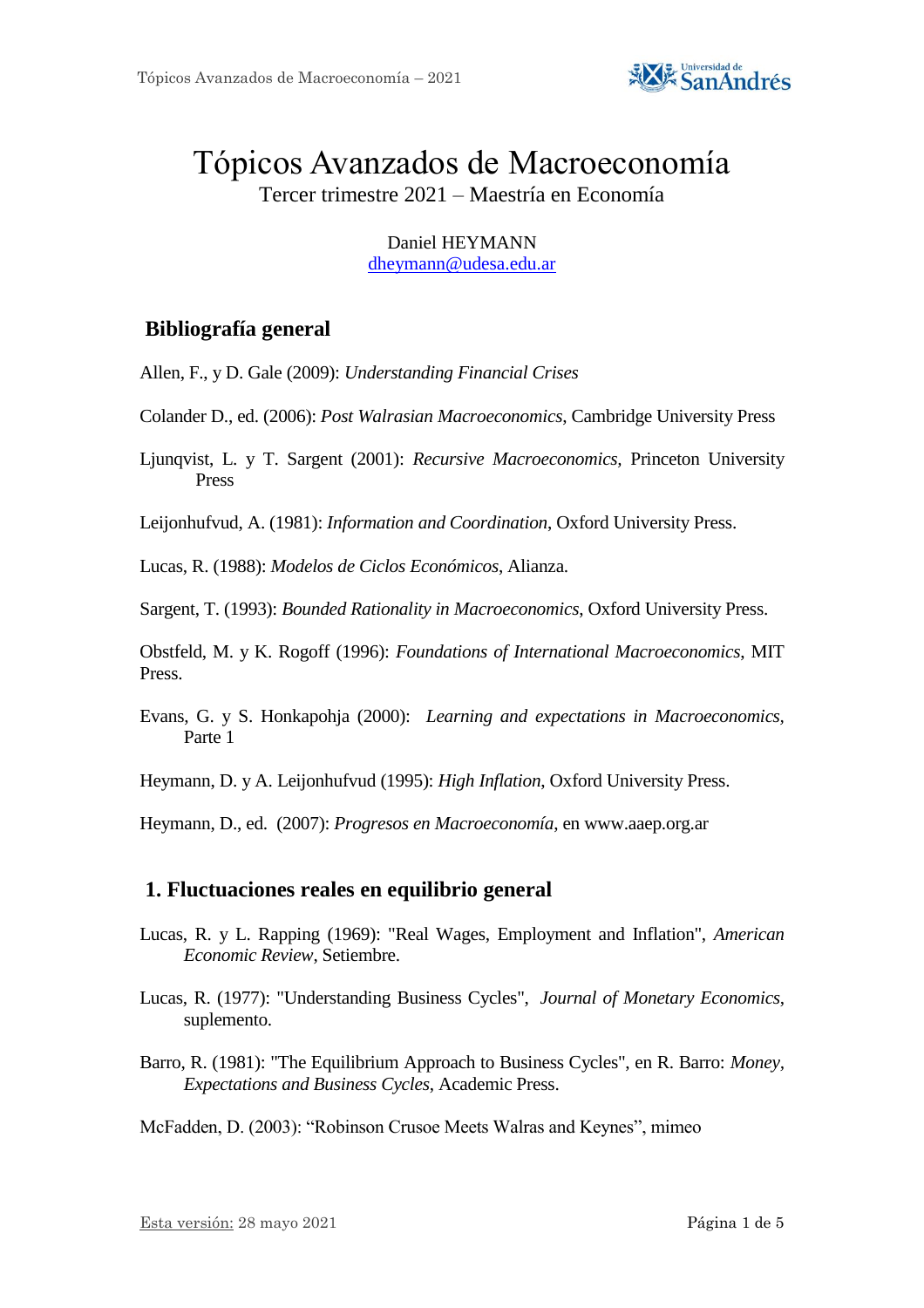

- Heymann, D. (1984): "Precios relativos, Riqueza y Producción", *Ensayos Económicos*, Marzo.
- Heymann, D. (1994): "Sobre la interpretación de la cuenta corriente", *Desarrollo Económico*, Octubre-diciembre.
- Kydland, F. y E. Prescott (1982): "Time to build and Aggregate Fluctuations", *Econometrica*, Noviembre.
- Long, J. y C. Plosser (1983): "Real Business Cycles", *Journal of Political Economy*, Febrero.
- Mc Callum, B. (1986): "On Real and Sticky-Price Theories of the Business Cycle", *Journal of Money, Credit and Banking*, Noviembre.
- Plosser, C. (1989): "Understanding Real Business Cycles", *Journal of Economic Perspectives*, 3.
- Mankiw, G. (1989): "Real Business Cycles: A New Keynesian Perspective", *Journal of Economic Perspectives*, 3.
- Frenkel, J. y A. Razin (1986): "Fiscal Policies in the World Economy", *Journal of Political Economy*, Junio.
- Obstfeld, M. y K. Rogoff (1996): *op. cit*, caps. 1-5.
- Rodriguez, C. (1980): "The Role of Trade Flows in Exchange Rate Determination: a Rational Expectations Approach", *Journal of Political Economy* Nº 6.
- Uhlig, H. (1996): "A toolkit for Analyzing Non-Linear Dynamic Stochastic Models Easily", mimeo.

#### **2. Expectativas: ciclos reales, sustentabilidad y temas de valuación de activos**

- Aguiar, M, y Gopinath, G.: (2007): "Emerging Market Business Cycles: the Cycle is the Trend", *Journal of Political Economy*, 115, 69-102
- Beaudry, P. y F. Portier (2004): "An Exploration into Pigou´s Theory of Cycles", *Journal of Monetary Economics,* 51, 1183- 1216
- Boz, E., C. Daude y C. Durdu (2008): "Emerging Market Business Cycles Revisited: Learning about Trend", WB Technical Report
- Lorenzoni, G., (2006): "A Theory of Demand Shocks"; *NBER Working Paper 12477*
- Weitzman, M. (2007): "Subjective Expectations and Asset Return Puzzles", *American Economic Review,* 97, 1102- 1130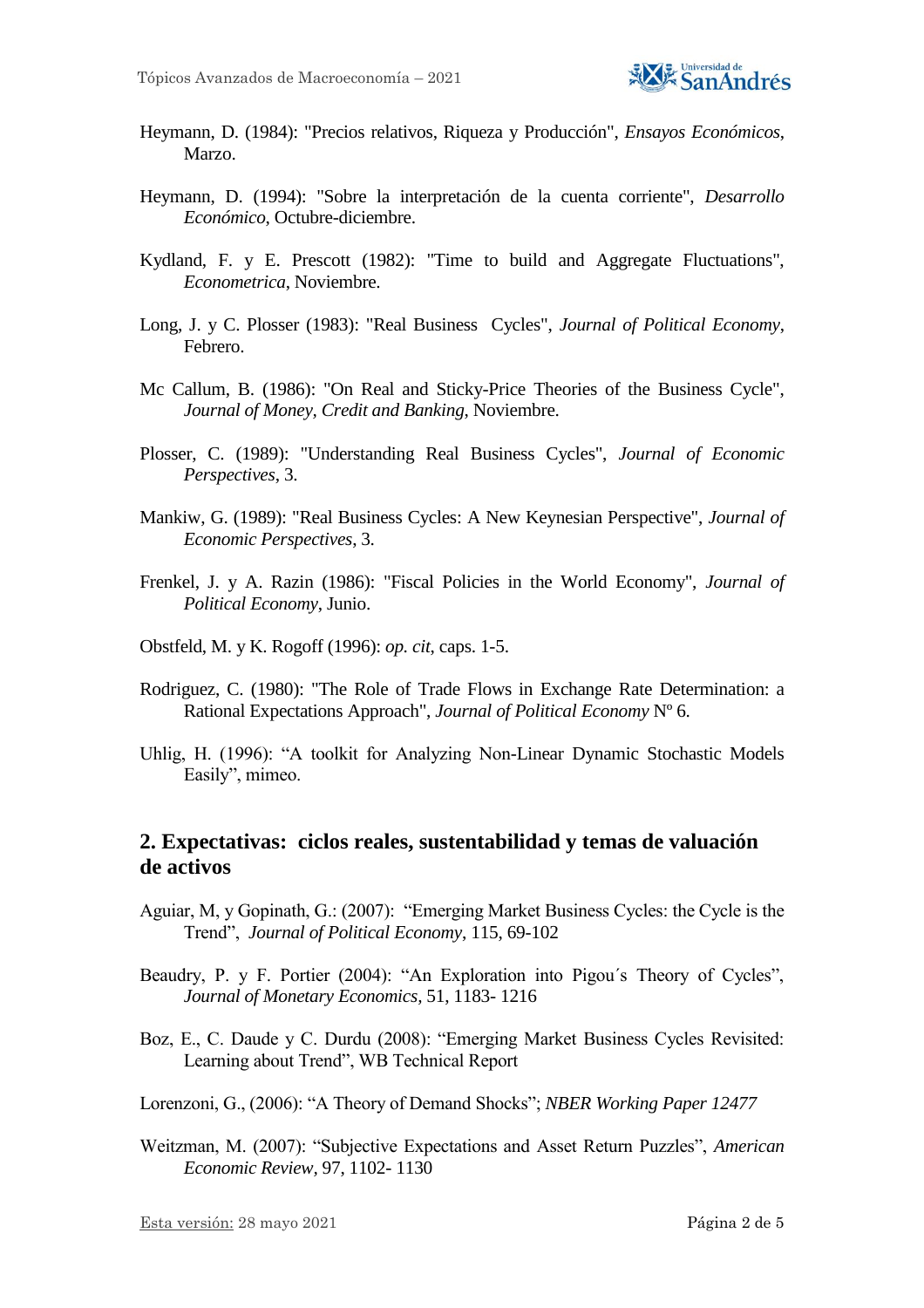

- Bohn, H. (1995): "The Sustainability of Budget Deficits in a Stochastic Economy", *Journal of Money, Credit and Banking*, 27, 257. 271
- Burnside, C. (2004): "Assessing New Approaches to Fiscal Sustainabiliy", mimeo
- Heymann, D., y P. Sanguinetti (1998): "Business Cycles from Misperceived Trends", *Economic Notes,* 2
- Heymann, D., M. Kaufman y P. Sanguinetti (2001): "Learning about Trends: Spending and Credit Fluctuations in Open Economies", en A. Leijonhufvud, ed.: *Monetary Theory and Monetary Policy*

#### **3. Dinero, deuda pública y precios**

- Mc Callum, B. (1984): "Are Bond-Financed Deficits Inflationary? A Ricardian Analysis", *Journal of Political Economy.*
- Hirshleifer, J. (1971): *Investment, Interest and Capital*, Prentice Hall, cap. 5.
- Blanchard. O. y S. Fischer (1989): *op. cit*., cap. 10, 11.
- Bruno, M. y S. Fischer (1990): "Seignorage, Operating Rules and the Inflation Trap", *Quarterly Journal of Economics*, Mayo.
- Sargent, T. y N. Wallace (1981): "Some Unpleasant Monetarist Arithmetic", en Sargent, T.: *Rational Expectations and Inflation*, Harper and Row, 1986.
- Drazen A. (1985): "Tight Money and Inflation: Further Results", *Journal of Monetary Economics*, 15: 113-120.
- Krugman, P. (1979): "A model of Balance of Payments Crises", *Journal of Money, Credit and Banking*, 11, 311-325.
- Kydland, F. y E. Prescott (1977): "Rules rather than Discretion: the Inconsistency of Optimal Plans", *Journal of Political Economy*, Febrero.
- Barro, R. y D. Gordon (1983a): "A Positive Theory of Monetary Policy in a Natural Rate Model", *Journal of Political Economy*, agosto.
- Persson T. y G. Tabellini (1990): *Macroeconomic Policy, Credibility and Politics*, Harwood
- Calvo, G. (1978): "On the Time Consistency of Optimal Policy in a Monetary Economy", *Econometrica*, Noviembre.
- Calvo, G. (1988): "Servicing the Public Debt: the Role of Expectations", *American Economic Review*, Setiembre.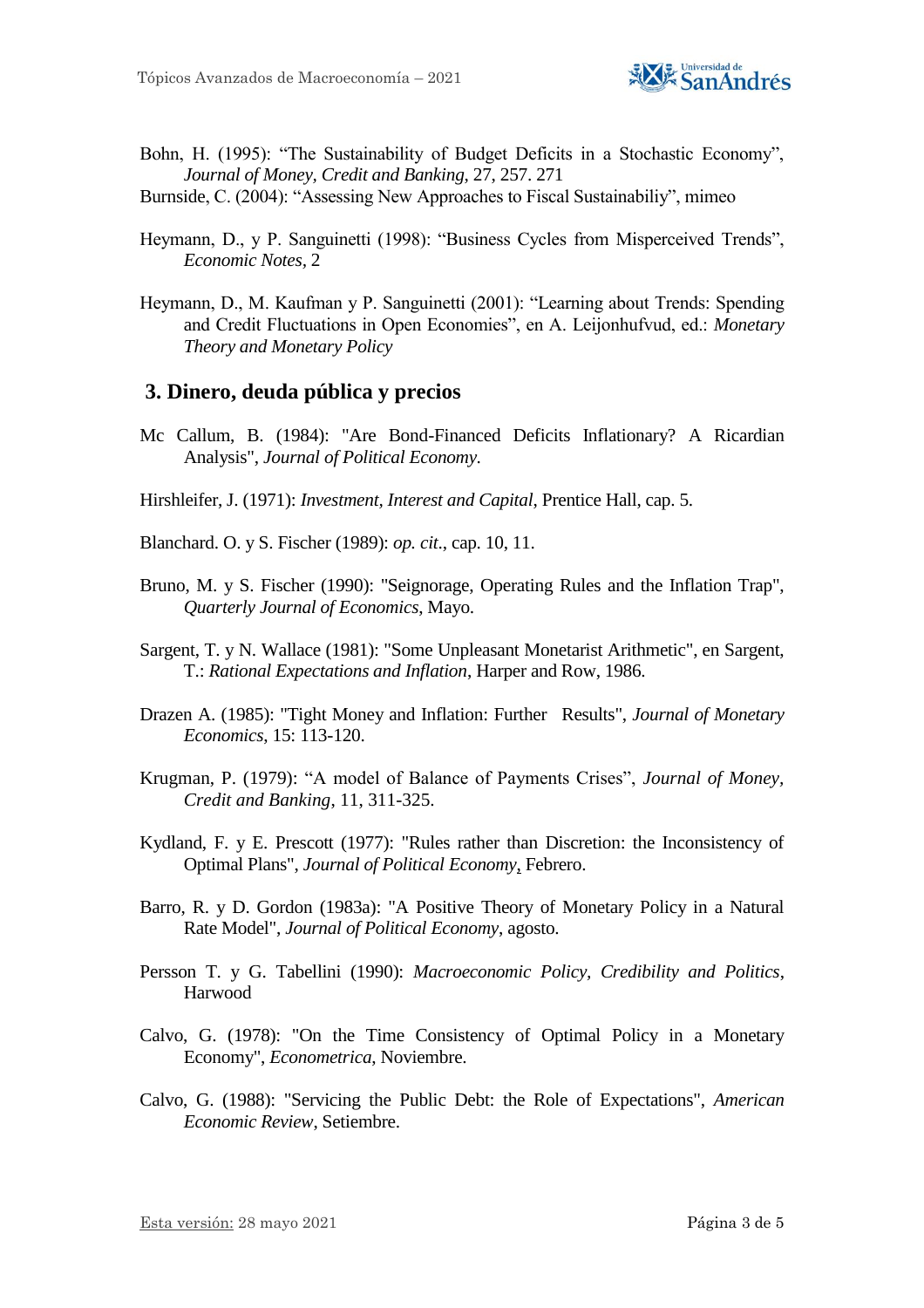

- Heymann, D. y P. Sanguinetti (1994): "Fiscal Inconsistencies and High Inflation", *Journal of Development Economics*, 47: 83-104.
- Heymann, D., F. Navajas e I. Warnes (1991): "Conflicto Distributivo y Déficit Fiscal: Algunos Juegos Inflacionarios", *El Trimestre Económico*, Abril.
- Calvo, G. (1988): "Servicing the Public Debt: the Role of Expectations", *American Economic Review*, Setiembre.
- Flood, R. y P. Garber (1984) "Collapsing Exchange Rate Regimes: some Linear Examples", *Journal of International Economics*, 17, 1-13.
- Flood, R. y P. Garber (1996) "Collapsing Exchange Rate Regimes: another Linear Example", *Journal of International Economics*, 41, 223-234 (Noviembre).
- Sachs, J. A. Tornell y A. Velasco (1996): "The Mexican Peso Crisis: Sudden Death or Death Foretold?", *Journal of International Economics*, 41, 265-283 (noviembre).

#### **4. Equilibrios Múltiples, burbujas y coordinación en equilibrio**

- Ball, L. y D. Romer (1991): "Sticky Prices as Coordination Failure", *American Economic Review*, 81: 539-552.
- Bryant, J. (1983): "A Simple Rational Expectation, Keynes-Type Model", *Quarterly Journal of Economics*, Agosto.

Cass, D. y Shell, K. (1983): "Do Sunspots Matter?", *Journal of Political Economy*, 91:193-227.

- Cooper, R. y A. John (1988): "Coordinating Coordination Failures in Keynesian Models*", Quarterly Journal of Economics*, Agosto.
- Diamond, P. (1982): "Aggregate Demand Management in Search Equilibrium", *Journal of Political Economy*, Nº 5.
- Mc Callum, B. (1983): "On Non-Uniqueness in Rational Expectations Models", *Journal of Political Economy*, 11.
- Cooper, R. y A. John (1988): "Coordinating Coordination Failures in Keynesian Models", *Quarterly Journal of Economics*, Agosto.

Howitt, P. y P. McAffee (1992): "Animal Spirits", *American Economic Review*, Junio.

#### **5. Crédito, mecanismos de propagación y actividad real**

Bernanke, B. y M. Gertler (1989): "Agency Costs, Net Worth and Business Fluctuations", *American Economic Review*, marzo.